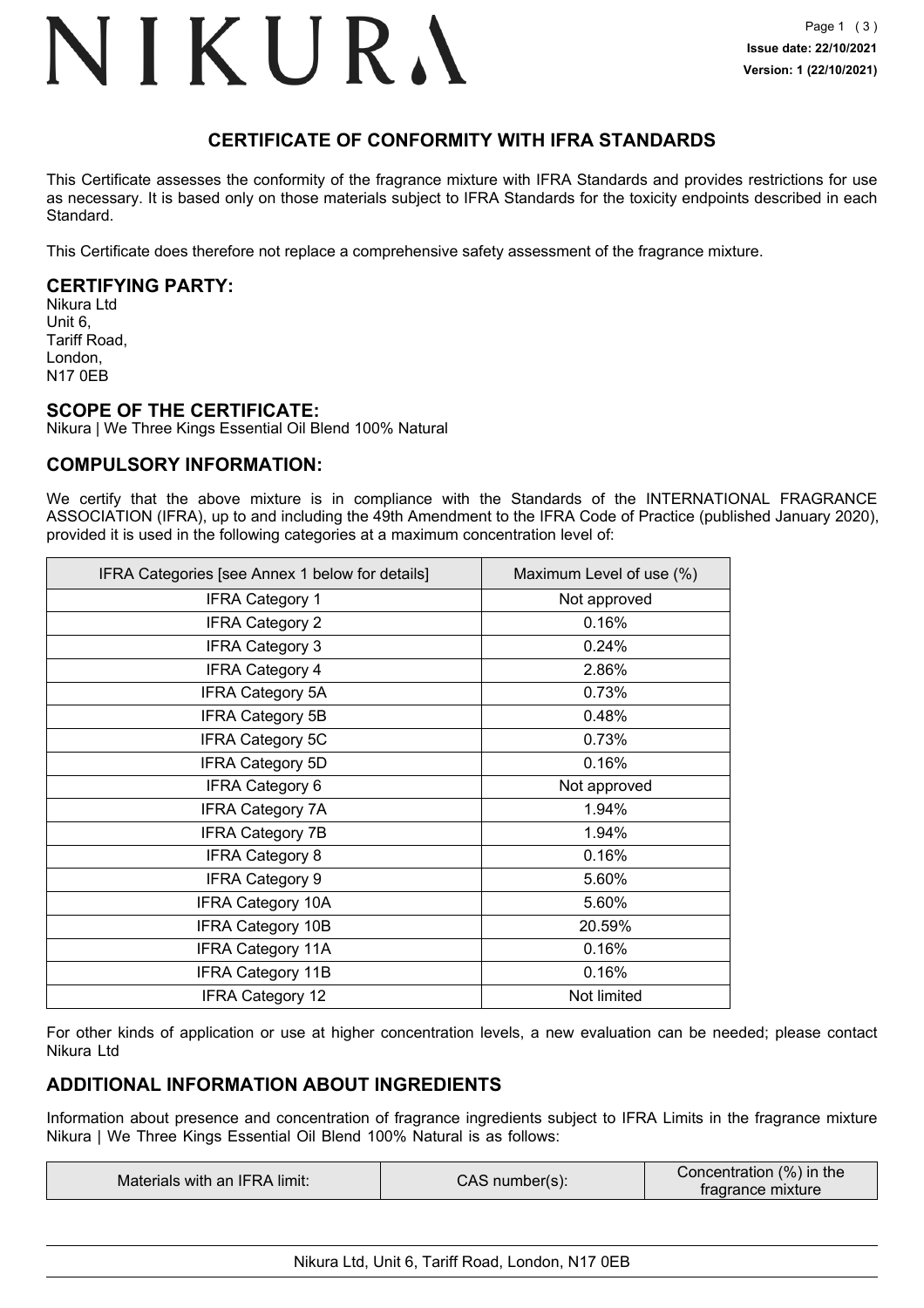# NIKURA

| Benzaldehyde     | 100-52-7                      | 0.0230%    |
|------------------|-------------------------------|------------|
| Benzyl benzoate  | 120-51-4                      | 0.0690%    |
| Cinnamaldehyde   | 104-55-2                      | 8.7400%    |
| Cinnamyl alcohol | 104-54-1                      | $0.0230\%$ |
| Citral           | 5392-40-5, 141-27-5, 106-26-3 | 0.5880%    |
| Citronellal      | 106-23-0, 5949-05-3           | $0.0840\%$ |
| Coumarin         | $91-64-5$                     | $0.0690\%$ |
| Eugenol          | $97-53-0$                     | 0.2300%    |
| Geraniol         | 106-24-1                      | 0.1050%    |
|                  |                               |            |

Regulatory Affairs Department